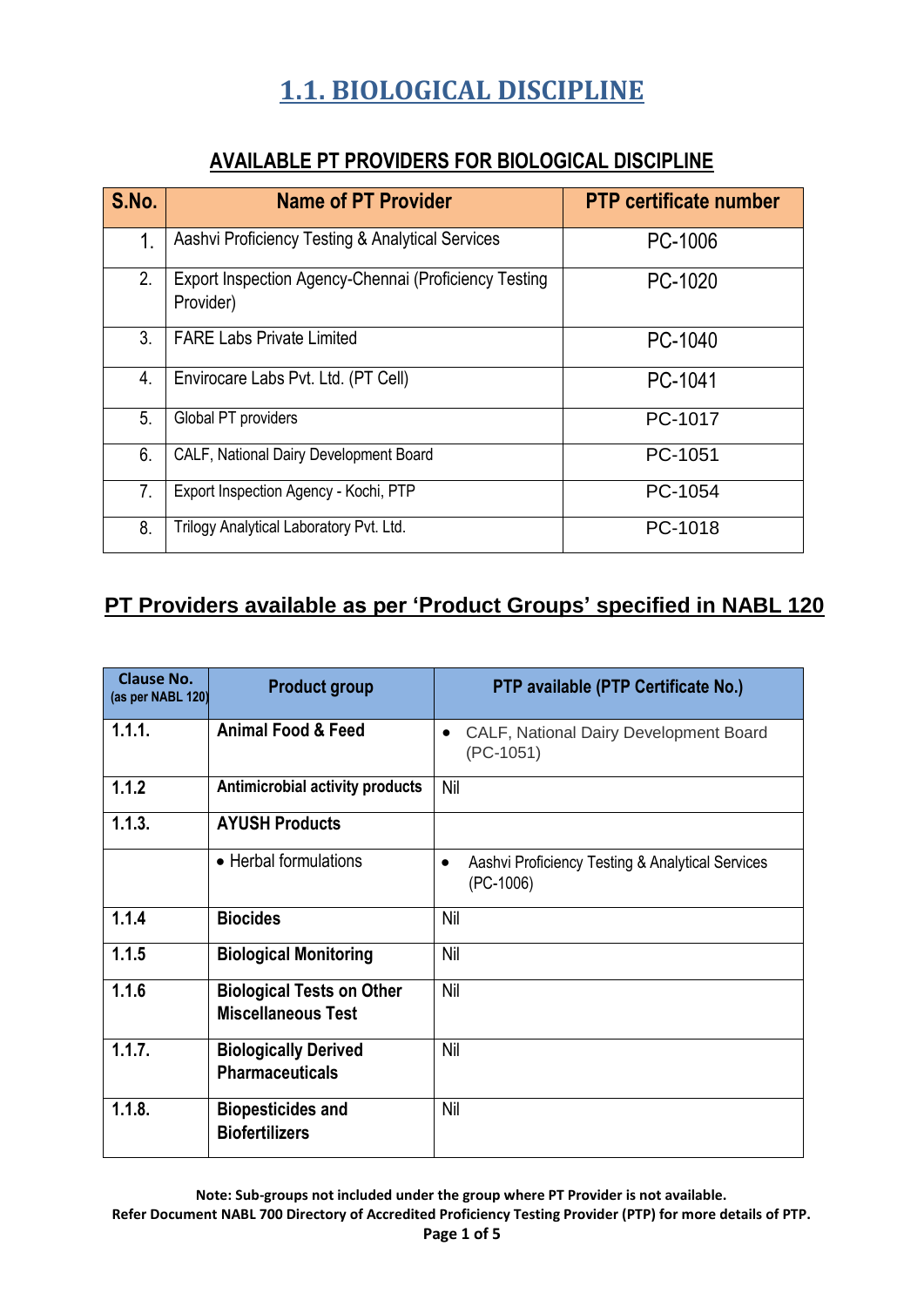| <b>Clause No.</b><br>(as per NABL 120) | <b>Product group</b>                                             | PTP available (PTP Certificate No.)                                                                                                                                                                                                  |
|----------------------------------------|------------------------------------------------------------------|--------------------------------------------------------------------------------------------------------------------------------------------------------------------------------------------------------------------------------------|
| 1.1.9.                                 | <b>Cell Culture</b>                                              | Nil                                                                                                                                                                                                                                  |
| 1.1.10.                                | <b>Cosmetics &amp; Essential Oil</b>                             | Nil                                                                                                                                                                                                                                  |
| 1.1.4.                                 | <b>Biocides</b>                                                  | Nil                                                                                                                                                                                                                                  |
| 1.1.5.                                 | <b>Biological Monitoring</b>                                     | Nil                                                                                                                                                                                                                                  |
|                                        |                                                                  |                                                                                                                                                                                                                                      |
| 1.1.11.                                | <b>Drugs and Pharmaceuticals</b>                                 |                                                                                                                                                                                                                                      |
|                                        | • Antibiotics                                                    | • Aashvi Proficiency Testing & Analytical Services (PC-<br>1006)                                                                                                                                                                     |
|                                        | • Drug Substances(Active<br>Pharmaceuticals Ingredients<br>(API) | • Aashvi Proficiency Testing & Analytical Services (PC-<br>1006)                                                                                                                                                                     |
|                                        | • Raw Materials                                                  | • Envirocare Labs Pvt. Ltd. (PT Cell) (PC-1041)                                                                                                                                                                                      |
|                                        | • Others                                                         | • Envirocare Labs Pvt. Ltd. (PT Cell) (PC-1041)                                                                                                                                                                                      |
| 1.1.12                                 | <b>Pollution &amp; Environment</b>                               |                                                                                                                                                                                                                                      |
|                                        | • Effluents/Waste water                                          | Envirocare Labs Pvt. Ltd. (PT Cell) (PC-1041)<br>$\bullet$<br>Aashvi Proficiency Testing & Analytical Services<br>$\bullet$<br>$(PC-1006)$<br>Global PT Providers(PC-1017)<br>$\bullet$                                              |
| 1.1.13.                                | <b>Food and Agricultural</b><br><b>Products</b>                  | Envirocare Labs Pvt. Ltd. (PT Cell) (PC-1041)<br>$\bullet$<br>CALF, National Dairy Development Board (PC-1051)<br>$\bullet$<br>Export Inspection Agency - Kochi, PTP (P-0054)<br>• Trilogy Analytical Laboratory Pvt. Ltd. (PC-1018) |
|                                        | • Bakery & Confectionery<br>Products                             | • Envirocare Labs Pvt. Ltd. (PT Cell) (PC-1041)                                                                                                                                                                                      |
|                                        | • Beverages (Alcoholic / Non-<br>Alcoholic)                      | • Envirocare Labs Pvt. Ltd. (PT Cell) (PC-1041)                                                                                                                                                                                      |
|                                        | • Canned & Processed Foods                                       | Aashvi Proficiency Testing & Analytical Services (PC-<br>1006)                                                                                                                                                                       |
|                                        | • Cereals, Pulses & Cereal<br>Products                           | FARE Labs Private Limited (PC-1040)<br>$\bullet$<br>Aashvi Proficiency Testing & Analytical Services (PC-<br>1006)                                                                                                                   |
|                                        | • Fruit & Fruit Products                                         | Aashvi Proficiency Testing & Analytical Services (PC-<br>1006)<br>Envirocare Labs Pvt. Ltd. (PT Cell) (PC-1041)                                                                                                                      |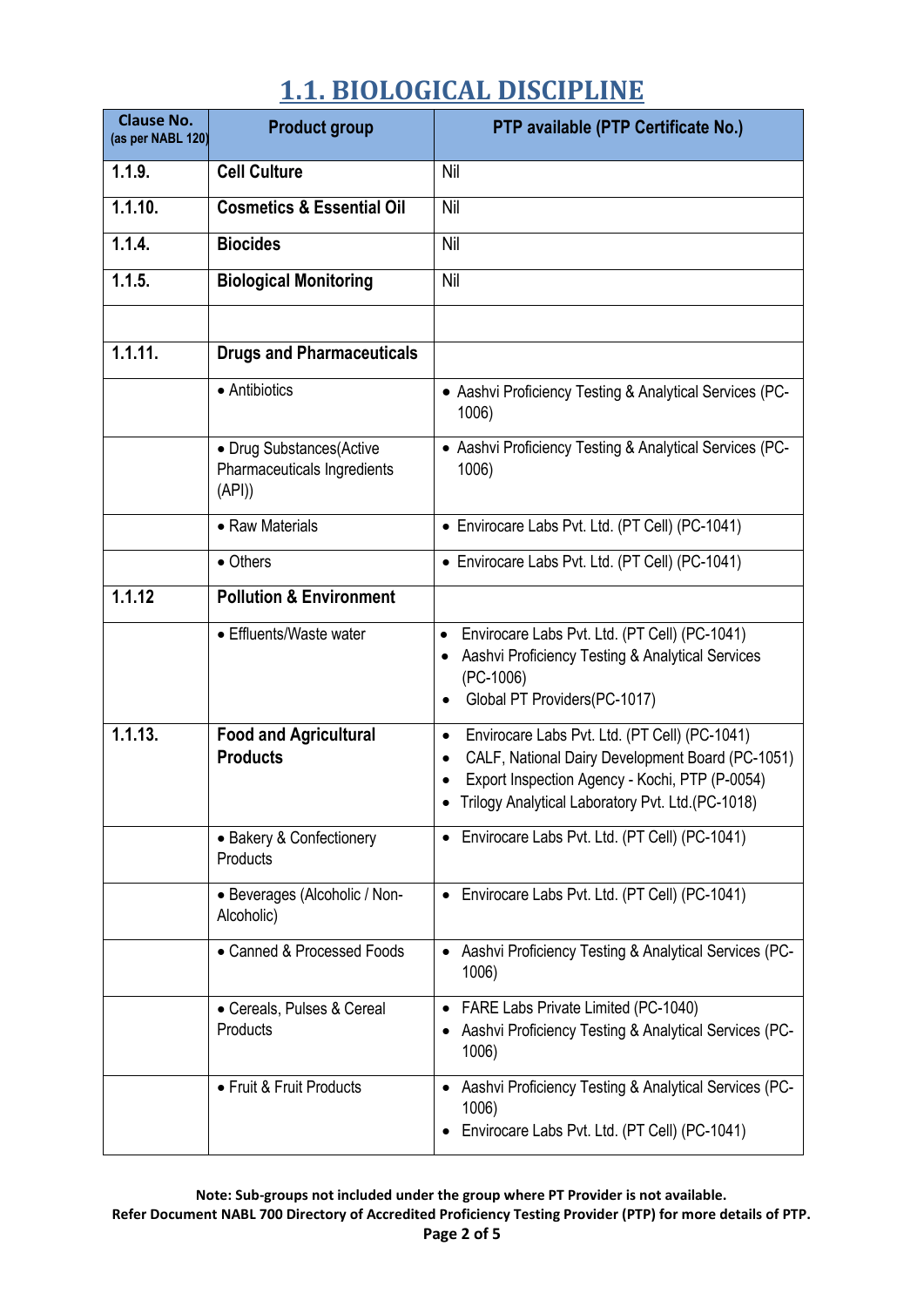| <b>Clause No.</b><br>(as per NABL 120) | <b>Product group</b>                                                                          | PTP available (PTP Certificate No.)                                                                                                                                                                                                                                           |
|----------------------------------------|-----------------------------------------------------------------------------------------------|-------------------------------------------------------------------------------------------------------------------------------------------------------------------------------------------------------------------------------------------------------------------------------|
|                                        | • Herbs, Spices & Condiments                                                                  | Aashvi Proficiency Testing & Analytical Services (PC-<br>1006)<br>FARE Labs Private Limited (PC-1040)<br>$\bullet$<br>Envirocare Labs Pvt. Ltd. (PT Cell) (PC-1041)                                                                                                           |
|                                        | • Honey & Honey Products                                                                      | • FARE Labs Private Limited (PC-1040)                                                                                                                                                                                                                                         |
|                                        | • Infant Foods                                                                                | Envirocare Labs Pvt. Ltd. (PT Cell) (PC-1041)<br>$\bullet$                                                                                                                                                                                                                    |
|                                        | • Meat & Meat Products                                                                        | • Aashvi Proficiency Testing & Analytical Services (PC-<br>1006)<br>Trilogy Analytical Laboratory Pvt. Ltd.(PC-1018)                                                                                                                                                          |
|                                        | • Milk & Dairy Products                                                                       | • Aashvi Proficiency Testing & Analytical Services (PC-<br>1006)<br>FARE Labs Private Limited (PC-1040)<br>$\bullet$<br>Envirocare Labs Pvt. Ltd. (PT Cell) (PC-1041)<br>CALF, National Dairy Development Board (PC-1051)<br>Trilogy Analytical Laboratory Pvt. Ltd.(PC-1018) |
|                                        | • Vegetables & Vegetable<br>Products                                                          | • Aashvi Proficiency Testing & Analytical Services (PC-<br>1006)<br>Envirocare Labs Pvt. Ltd. (PT Cell) (PC-1041)                                                                                                                                                             |
| 1.1.14.                                | <b>GM Products</b>                                                                            | Nil                                                                                                                                                                                                                                                                           |
| 1.1.15.                                | <b>Industrial Cultures</b>                                                                    | Nil                                                                                                                                                                                                                                                                           |
| 1.1.16                                 | <b>Marine /Aqua culture Food</b><br><b>Products</b>                                           |                                                                                                                                                                                                                                                                               |
|                                        | • Fish& Fish Products                                                                         | • Export Inspection Agency-Chennai (Proficiency<br>Testing Provider) (PC-1020)                                                                                                                                                                                                |
| 1.1.17.                                | <b>Medical Accessories &amp;</b><br><b>Surgical products - Nil</b>                            | Nil                                                                                                                                                                                                                                                                           |
| 1.1.18                                 | <b>Molecular Analysis (Tests</b><br>for Various Matrices-Human,<br>Plants, Animal, Microbial) | Nil                                                                                                                                                                                                                                                                           |
| 1.1.19.                                | <b>Nutraceuticals &amp; Functional</b><br>Foods - Nil                                         | CALF, National Dairy Development Board (PC-1051)                                                                                                                                                                                                                              |
| $\overline{1.1.20}$ .                  | <b>Nutritional Supplements -</b><br><b>Nil</b>                                                | CALF, National Dairy Development Board (PC-1051)                                                                                                                                                                                                                              |
| 1.1.21.                                | <b>Plants and Plant Materials -</b><br><b>Nil</b>                                             | Nil                                                                                                                                                                                                                                                                           |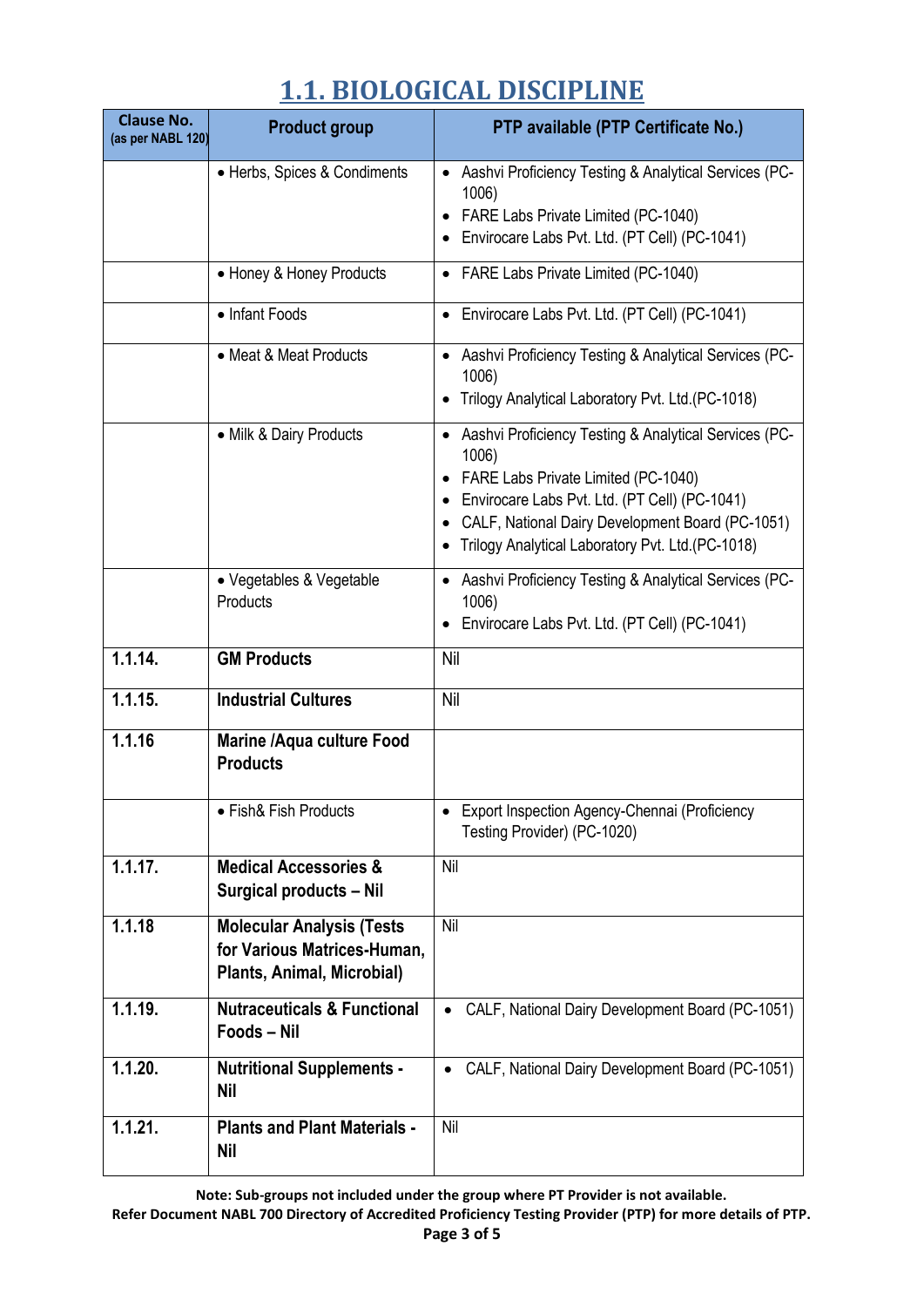| <b>Clause No.</b><br>(as per NABL 120) | <b>Product group</b>                                  | PTP available (PTP Certificate No.)                                                                                                                                                                                                                                                 |
|----------------------------------------|-------------------------------------------------------|-------------------------------------------------------------------------------------------------------------------------------------------------------------------------------------------------------------------------------------------------------------------------------------|
| 1.1.22.                                | <b>Residue Analysis - Nil</b>                         | Nil                                                                                                                                                                                                                                                                                 |
| 1.1.23.                                | <b>Resistance to Microbial</b><br><b>Attack - Nil</b> | Nil                                                                                                                                                                                                                                                                                 |
| 1.1.24.                                | <b>Seed Testing - Nil</b>                             | Nil                                                                                                                                                                                                                                                                                 |
| 1.1.25.                                | <b>Toxicology</b>                                     | Nil                                                                                                                                                                                                                                                                                 |
| 1.1.26.                                | <b>Veterinary Testing</b>                             | Nil                                                                                                                                                                                                                                                                                 |
| 1.1.27.                                | <b>Water</b>                                          | Global PT providers (PC-1017)<br>Trilogy Analytical Laboratory Pvt. Ltd.(PC-1018)                                                                                                                                                                                                   |
|                                        | • Distilled /Demineralized Water                      | Envirocare Labs Pvt. Ltd. (PT Cell) (PC-1041)                                                                                                                                                                                                                                       |
|                                        | • Drinking Water                                      | Aashvi Proficiency Testing & Analytical Services<br>$\bullet$<br>$(PC-1006)$<br>Envirocare Labs Pvt. Ltd. (PT Cell) (PC-1041)<br>$\bullet$<br>FARE Labs Private Limited (PC-1040)<br>$\bullet$<br>Global PT providers (PC-1017)<br>Trilogy Analytical Laboratory Pvt. Ltd.(PC-1018) |
|                                        | • Ground Water/ Surface Water                         | Aashvi Proficiency Testing & Analytical Services<br>$\bullet$<br>$(PC-1006)$<br>FARE Labs Private Limited (PC-1040)<br>Envirocare Labs Pvt. Ltd. (PT Cell) (PC-1041)<br>Global PT providers (PC-1017)<br>٠                                                                          |
|                                        | • Packaged Drinking Water                             | Aashvi Proficiency Testing & Analytical Services<br>$\bullet$<br>$(PC-1006)$<br>Envirocare Labs Pvt. Ltd. (PT Cell) (PC-1041)<br>$\bullet$<br>Global PT Providers(PC-1017)                                                                                                          |
|                                        | • Packaged Natural Mineral<br>Water                   | Envirocare Labs Pvt. Ltd. (PT Cell) (PC-1041)<br>$\bullet$<br>Global PT Providers(PC-1017)                                                                                                                                                                                          |
|                                        | • Water for Construction Purpose                      | Envirocare Labs Pvt. Ltd. (PT Cell) (PC-1041)<br>٠<br>Global PT providers (PC-1017)                                                                                                                                                                                                 |
|                                        | • Water for industrial purpose                        | FARE Labs Private Limited (PC-1040)<br>$\bullet$<br>Envirocare Labs Pvt. Ltd. (PT Cell) (PC-1041)<br>Global PT Providers(PC-1017)                                                                                                                                                   |
|                                        | • Water for Medicinal Purposes                        | Envirocare Labs Pvt. Ltd. (PT Cell) (PC-1041)<br>$\bullet$                                                                                                                                                                                                                          |
|                                        | • Water for Processed Food<br>Industry                | FARE Labs Private Limited (PC-1040)<br>$\bullet$<br>Envirocare Labs Pvt. Ltd. (PT Cell) (PC-1041)<br>Global PT Providers(PC-1017)                                                                                                                                                   |